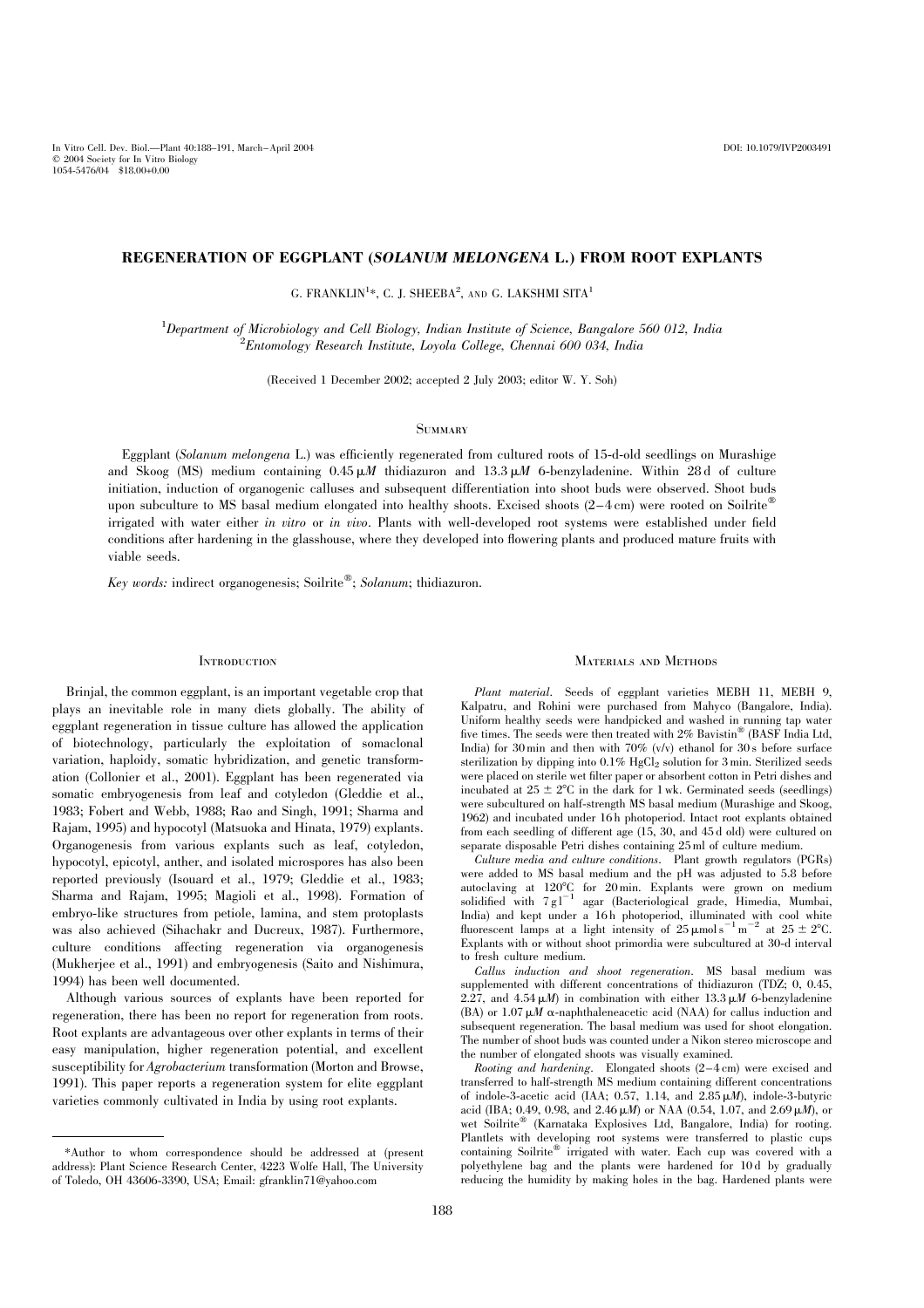<span id="page-1-0"></span>transplanted into pots containing farmyard manure and soil (1:2) under field conditions.

Stastical analysis. Each treatment of four tested varieties consisted of three replications of 20 samples. Growth regulator treatment and age of the explant were arranged as factorial in a completely randomized design. The response variable was plant regeneration. Data were analyzed by ANOVA  $(P \le 0.05)$  and means were compared using Duncan's multiple range test. Correlation between age of the explant and regeneration was calculated based on a set of random paired observations.

## Results and Discussion

Within 1 wk of culture initiation, roots grown on most media formed callus predominantly from the region in contact with the medium. After another 20 d, meristematic centers appeared on the surface of the callus in the initiation medium containing cytokinin or on subculture to fresh medium, which developed into shoot buds (Fig. 1a). It has been reported that meristematic centers formed on auxin-containing media could differentiate into somatic embryos (Gleddie et al., 1983) or embryo-like structures (Sihachakr and Ducreux, 1987) within 15 d.

The morphogenetic response of root explants of MEBH 11 on different PGRs is presented in [Table 1.](#page-2-0) PGR combinations significantly affected regeneration  $(P = 0.00425)$ . Even though explants formed calluses and shoots on a wide range of hormonal combinations, the best response occurred in the medium containing  $0.45 \mu M$  TDZ and 13.3  $\mu$ MBA, regardless of the age of explants. Although root explants derived from different eggplant varieties differed in terms of the frequency of regeneration, they exhibited a more or less similar response in all other parameters such as optimal media, pattern of callusing, shoot induction, elongation, and rooting. However, a high genotypic variability in organogenesis and embryogenesis of various explants such as hypocotyl, cotyledon, and leaf discs has been reported previously (Gleddie et al., 1983; Sharma and Rajam, 1995).

The explant age is a critical factor significantly affecting callus induction and subsequent shoot bud formation  $(P = 0.00052)$ . A negative correlation was observed between regeneration and explant



on MS medium supplemented with  $0.45 \mu M$  TDZ and  $13.3 \mu M$  BA; b, elongated shoots with two root-derived callus clumps; c, shoots derived from TDZ-containing medium formed roots on Soilrite® irrigated with water;  $d$ , plant established in the pot after hardening.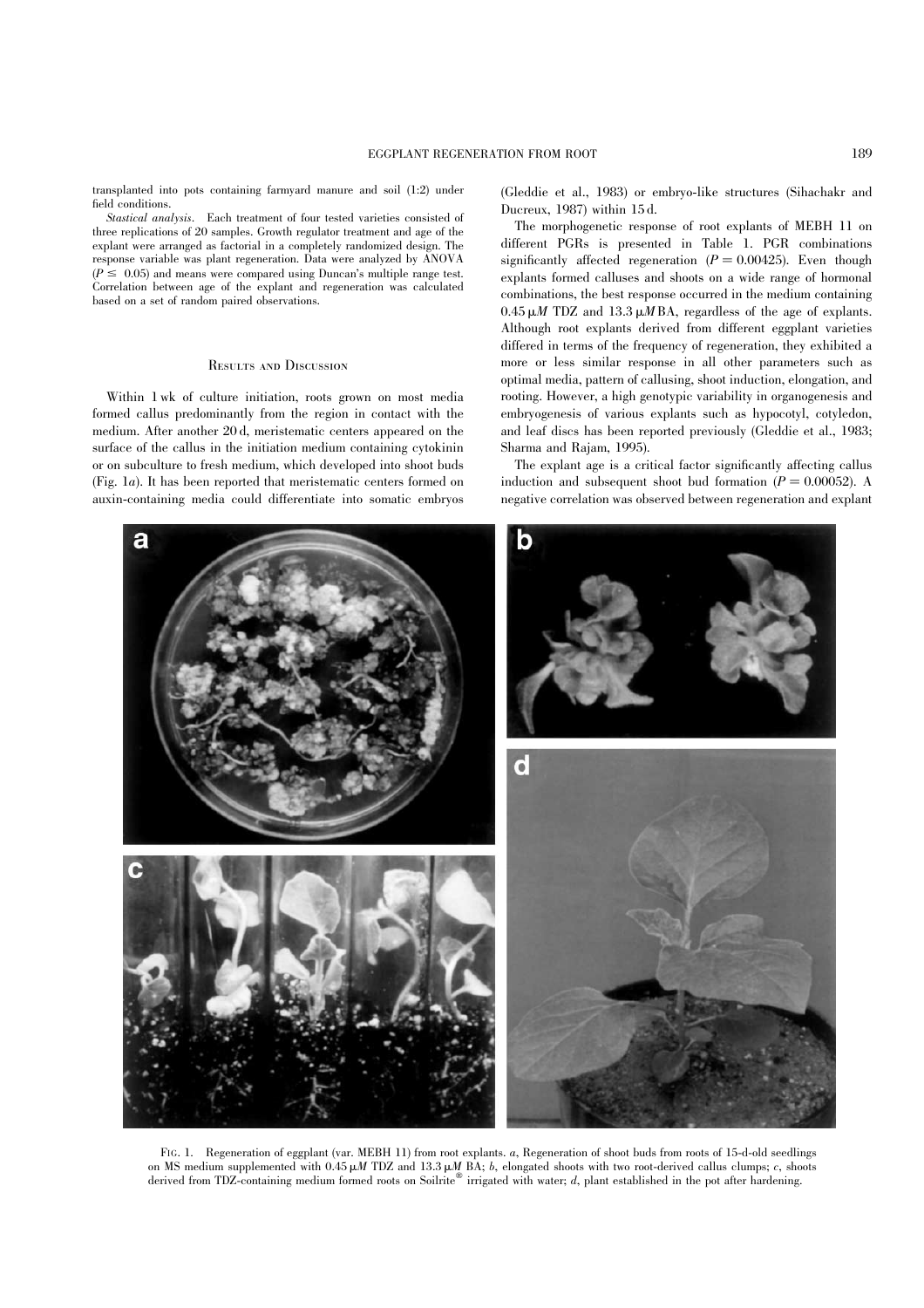|--|--|--|--|--|

<span id="page-2-0"></span>EFFECT OF PGRs ON SHOOT REGENERATION FROM ROOT EXPLANTS OF THE GENOTYPE MEBH 11 AT DIFFERENT AGES

| PGR $(\mu M)$  |      |          | Explant age      |                                  |              |                                  |              |                                  |
|----------------|------|----------|------------------|----------------------------------|--------------|----------------------------------|--------------|----------------------------------|
|                |      |          | $15\,\mathrm{d}$ |                                  | 30d          |                                  | 45 d         |                                  |
| TDZ            | BA   | NAA      | $%$ Response     | No. of shoot<br>buds per explant | $%$ Response | No. of shoot<br>buds per explant | $%$ Response | No. of shoot<br>buds per explant |
| $\overline{0}$ | 0    | $\Omega$ | 25               | $2.0 \pm 0.3$ a                  | 10           | $1.2 \pm 0.3$ a                  | $\theta$     | $\Omega$                         |
| 0.45           | 0.0  | 1.07     | 100              | $28.3 \pm 3.2$ b                 | 45           | $9.6 \pm 1.4$ b                  | 35           | $3.7 \pm 0.8$ a                  |
| 0.45           | 13.3 | $\theta$ | 100              | $172.3 \pm 19.2$ c               | 95           | $126.3 \pm 13.9$ c               | 65           | $94.3 \pm 9.1$ h                 |
| 2.27           | 13.3 | $\Omega$ | 100              | $51.6 \pm 5.3$ d                 | 90           | $17.5 \pm 2.3$ d                 | 40           | $9.7 \pm 1.8$ c                  |
| 4.54           | 13.3 | $\Omega$ | 70               | $17.5 \pm 2.9 e$                 | 70           | $9.5 \pm 1.5$ b                  | 35           | $6.4 \pm 0.9$ d                  |
| $\bf{0}$       | 13.3 | $\theta$ | 85               | $25.3 \pm 2.6$ b                 | 50           | $5.2 \pm 0.9 e$                  | 25           | $3.3 \pm 0.6$ a                  |
| Means          |      |          | 80               | 49.5                             | 60           | 28.2                             | 33.3         | 19.6                             |

Means ( $\pm$  SE) in a column with different letters are significantly different ( $P \le 0.05$ , Duncan's multiple range test).

age ( $\gamma = -0.76$ ). Among the various ages of explants, 15-d-old root explants scored the maximum of 18–20 calluses, each forming 175–200 shoot buds. Shoot elongation was not synchronous in cultures of cytokinin-containing media. In some cultures few shoots elongated, whereas others remained diminutive. When organogenic calluses from initial media were subcultured on hormone-free medium, each callus gave rise to six to eight elongated shoots [\(Fig. 1](#page-1-0)b). In general, a total of 108–160 elongated shoots could be obtained from a single explant using this approach. In contrast, only 23 shoots out of 75–100 shoot buds were elongated from cotyledon explants in a previous study (Magioli et al., 1998). This variation in shoot elongation may be due to the competition between hundreds of buds of an explant for light and nutrient within a limited space. Prolonged culture of morphogenic calluses on media containing TDZ often resulted in the formation of short, vitrified shoots, as reported by Magioli et al. (1998).

Successful rooting of regenerated shoots is a prerequisite for micropropagation. Elongated shoots from media containing TDZ did not form roots after being transferred to root induction media containing auxin, while a low frequency of shoots from cultures growing on basal medium or media with BA formed roots (Table 2). Similar rooting inhibition for shoots derived from cultures grown in the presence of TDZ (Magioli et al., 1998) or BA (Sharma and Rajam, 1995) has also been reported previously. However, in peanut, TDZ-induced shoots were effectively rooted at low concentrations of IBA (Gill and Ozias-Akins, 1999). In this study, we observed that shoots could be easily rooted by directly transferring onto Soilrite<sup>®</sup> under in vitro or in vivo conditions [\(Fig. 1](#page-1-0)c). The number of roots formed on each shoot was also significantly higher in Soilrite® than in other rooting media. Rooting of micro shoots treated with IBA at the cut ends and placed directly in the soil mix has been reported (Das et al., 1990; Jain et al., 1993). The addition of  $2.46 \mu M$  IBA to Soilrite<sup>®</sup> promoted callus formation at the cut ends of shoots derived from different media. Kartha et al. (1981) reported that IBA facilitated rapid development of roots, whereas basal medium promoted the formation of callus at the shoot base in legumes regenerated on TDZ-containing media. It was observed that there was a variation in callus-forming and regeneration potential in different varieties (Table 3).

Plants with the well-developed root systems were transplanted to plastic cups and covered with polyethylene bags to maintain

## TABLE 2

### ROOTING RESPONSE OF REGENERATED SHOOTS OF THE GENOTYPE MEBH 11 ON DIFFERENT ROOTING MEDIA

| Medium                                                       | $\%$<br>Rooting | No. of roots<br>per shoot | Days taken for<br>root induction |
|--------------------------------------------------------------|-----------------|---------------------------|----------------------------------|
| $\frac{1}{2}MS + 2.46 \mu M$ IBA                             | 45              | $3.5 \pm 0.4$ a           | $46.2 \pm 3.2$ a                 |
| $\frac{1}{2}MS + 2.69 \mu M NAA$                             | 15              | $2.5 \pm 1.2$ b           | $52.5 \pm 2.4$ b                 |
| Soilrite <sup><math>\mathscr{B}</math></sup> + sterile water | 100             | $9.3 \pm 1.1$ c           | $15.7 \pm 1.8$ c                 |
| Soilrite <sup>®</sup> + 2.46 $\mu$ <i>M</i> IBA              | $\Omega$        | $\theta$                  |                                  |

½MS, half-strength MS.

Means  $(\pm sE)$  in a *column* with different *letters* are significantly different  $(P \leq 0.05,$  Duncan's multiple range test).

#### TABLE 3

MORPHOGENETIC RESPONSES OF ROOT EXPLANTS OBTAINED FROM DIFFERENT EGGPLANT GENOTYPES ON MS MEDIUM CONTAINING 0.45  $\mu$ M TDZ AND 13.3  $\mu$ M BA

| Variety  | % Response | Mean shoot buds<br>per explant |
|----------|------------|--------------------------------|
| MEBH 11  | 100        | $172.3 \pm 19.2$ a             |
| MEBH 9   | 100        | $151.5 \pm 11.2$ b             |
| Kalpatru | 100        | $152.8 \pm 13.9$ b             |
| Rohini   | 100        | $122.7 \pm 9.5$ c              |

Means  $(\pm sE)$  in a *column* with different *letters* are significantly different  $(P \leq 0.05,$  Duncan's multiple range test).

humidity. Reducing the humidity by making slits on the wrap simultaneously increased the hardiness of the plants. Such plants, hardened over 10 d, were established in pots containing farmyard manure and soil irrigated with water under field conditions (Fig.  $1d$ ), where 95% of plants survived. The regenerated plants also grew into mature fruit-bearing plants.

In this study, we report an 8-fold increase in the production of shoots per explant when compared with the results of a previous study (Magioli et al., 1998). Results also show that explant age and PGRs in the medium are crucial for plant regeneration from root explants of eggplant.